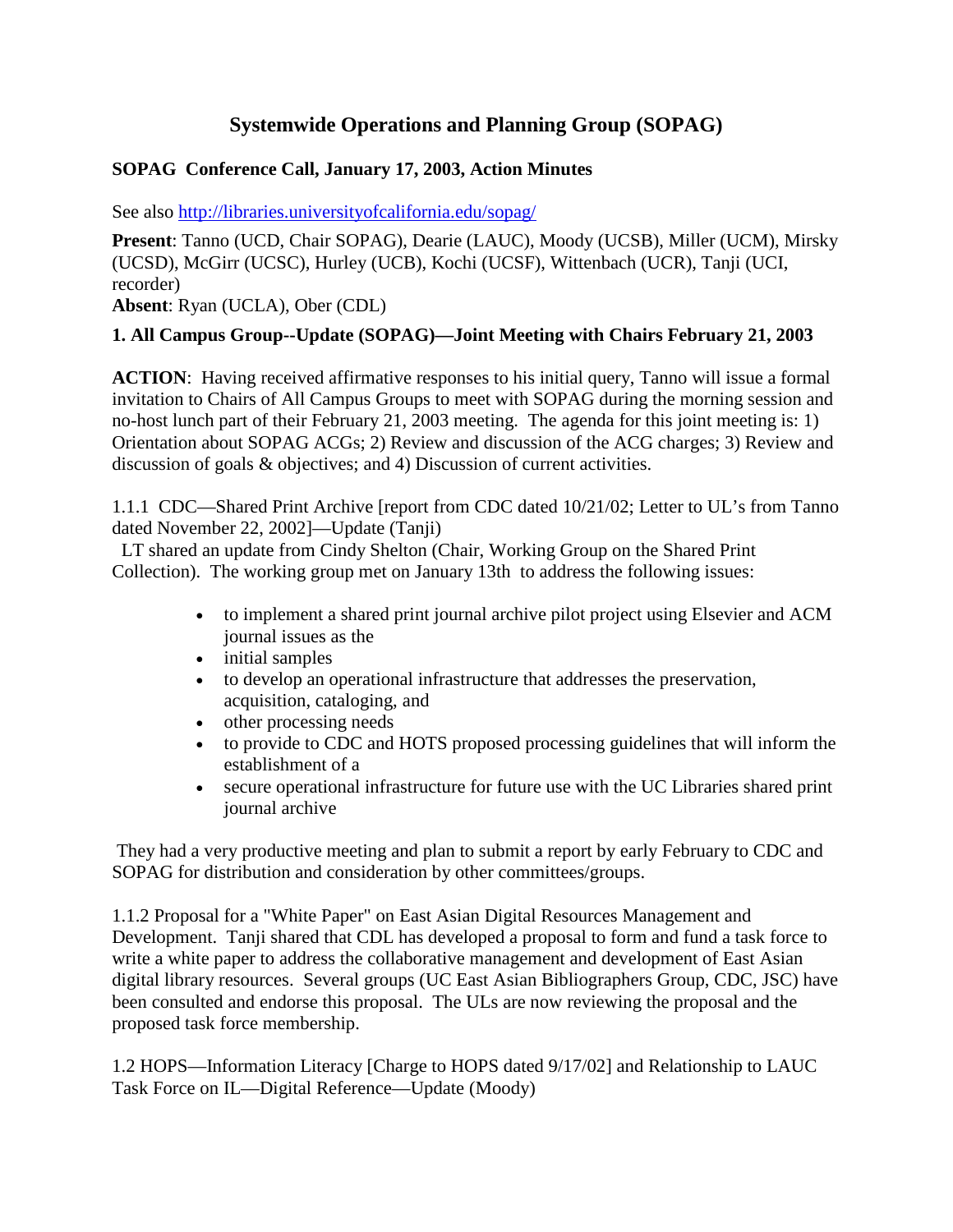Moody reported that the HOPS Campus Interest Group on Information Literacy (CIGIL) has been busy. The survey of UC librarians/staff on information literacy activities has been completed and this environmental scan is being reviewed. The CIGIL held a conference call today (January 17), and plans to meet March 14th at UCI.

#### 1.3.1 HOTS—Brief Record Standard--Update (Miller)

BM reported that HOTS has updated the existing Brief Record Standard. ACTION: Tanno to thank HOTS for its work and SOPAG members to go back to their campuses to reaffirm that their campuses are following this standard.

## 1.3.2 Single vs. Multiple Records for Electronic Resources Monographs

[email from Carole Kiehl dated 11/19/02]—Update (Miller)

There are still ongoing concerns with regard to the recommendation from HOTS to have the SCP provide separate bibliographic records for e-monographs and the campus and systemwide implications for of this recommendation. It is still not clear that the needs expressed by HOPS (and RSC) for a single display can be met through MELVYL-T, when the SCP distributes separate records and the campuses upload records with a mixed practice (both single and separate records).

The University Librarians would like SOPAG to provide a summary of the options with the advantages and disadvantages clearly articulated for their February meeting.

**ACTION**: Tanno to convene a conference call with the Chairs of the SCP Steering Committee, CDC, HOPS, HOTS, and CDL representatives (John Ober and Karen Coyle) to determine if we are all on the same page, and whether in fact, the necessary merged display can be provided in MELVYL-T. If we have adequate information through a single conference call to give a clear statement to the ULs, then our work will be finished. Otherwise, SOPAG will constitute an ad hoc Task Force to draft a statement.

1.3. Library Privacy Liaisons (LPL)—Update (Kochi) [Charge dated 9/26/02] The new Chair of LPL is Amy Kautzman (UCB). Kochi shared that the LPL has discussed what campuses have done in terms of addressing privacy issues. LPL will be investigating the possibility of co-sponsoring a program with LAUC on privacy issues. LPL will consult with other groups as appropriate, e.g. record retention issues overlapping with LTAG and UCAC.

## 1.4. LTAG—Digital Library Developers Forum—Update (Hurley)

Hurley shared that Terry Toy (Chair, LTAG) will be checking with Colby Riggs (UCI), who chaired the UC Digital Library Forum to see what kind of timeline is needed to prepare for another program. If appropriate, LTAG will begin planning the next forum at their Spring meeting.

**ACTION**: Tanno will check with Gerry Munoff (ULs Group) re the budget for workshops.

1.5.1. RSC—Placing NRLF Items on Reserve at a Campus—Guidelines for Handling Problems with Items borrowed from One Campus for a User at Another Campus (Dearie) Dearie, Chair of RSC, shared that the RSC is exploring the idea of developing a UC Resource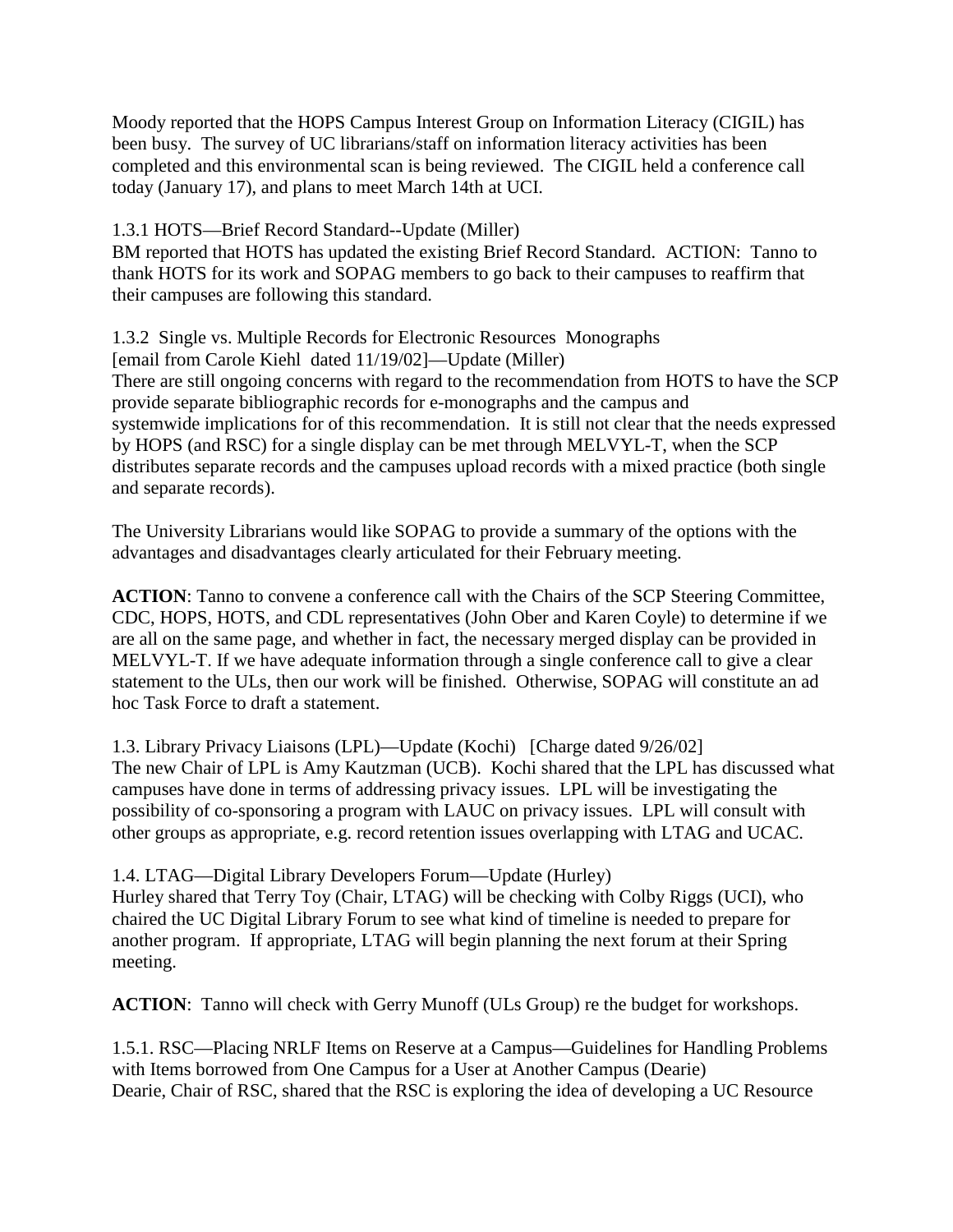Sharing Code and will be sending a proposal to SOPAG. Having a systemwide RS Code will provide some guidelines, which will help us address these two issues.

1.5.2.Special Collections Report. There is a draft report from RSC, ILL, and HOSC regarding user

requests for materials in Special Collections where there are "use" copies available. One of the recommendations is to continue to allow requests for Special Collections materials, but to refine the operational procedures. This draft report will be shared with SOPAG and CDC for comments.

## **2. Task Force Activities**

2.1. Government Information Task Force—Update (Mirsky) [10/11/02 Meeting Minutes; Charge dated 8/22/02]

Mirsky shared the minutes of the GITF's October meeting, which reflect that they are moving well along with their charge. With Sarah Pritchard, UL, Santa Barbara, as part of this TF, they feel confident they are moving in a parallel alignment with the system-wide directions and goals for shared collections.

2.2 Task Force on Digital Visual Resources—Update (SOPAG) [Task Force Interim Report Dated December 11, 2002 ]

SOPAG discussed the interesting interim report from this TF. ACTION: There were some minor questions about the usage statistics, and Bernie Hurley will check with the TF about this.

#### **3. AIM ["UC SOPAG Representatives' Responses" by Alison Bunting, November 2002] (SOPAG)**

3.1 Discussion of Next Steps.

Discussion deferred until our next meeting.

## **4. Report on CDL-Related Items**

4.1. Melvyl Transition [Policy Issues Prepared for UL's Update 12/13/02] –Update. Discussion deferred due to J. Ober's absence.

## 4.2. Request/Desktop Delivery (Web Doc Deli)—Update (Dearie)

Dearie reported that almost all the campuses are doing desktop delivery. UCSD has some server issues, and UCD will be operational once they install new Ariel software. Campuses are also receiving positive feedback, where users are specifically asking for desktop delivery.

## 4.3 CBS—Update (Dearie)

Dearie reported that there is one major issue (when a campus uses one OCLC code and it is shared among several units), and a few smaller issues that need to be resolved yet. They are still several weeks away from being operation.

## **5. Management of the SOPAG Website (Moody)**

Moody is redesigning the SOPAG website to be in alignment with the new design of the SLASIAC website.

**ACTION**: Moody to share samples with SOPAG members soon.